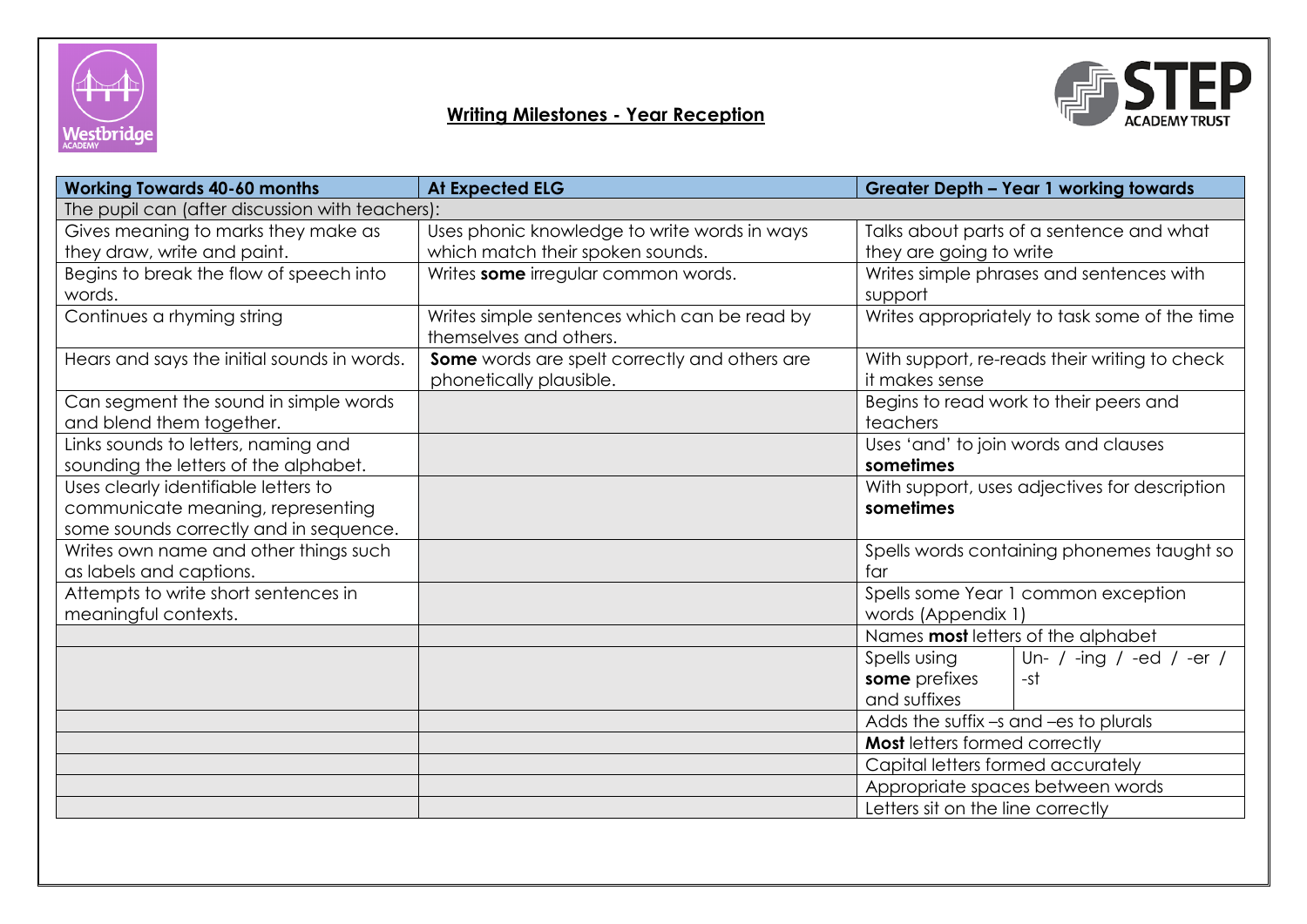



| <b>Working Towards</b>                          |                                          | <b>At Expected</b>                                    |                                                     | <b>Greater Depth</b>                        |                                           |  |  |
|-------------------------------------------------|------------------------------------------|-------------------------------------------------------|-----------------------------------------------------|---------------------------------------------|-------------------------------------------|--|--|
| The pupil can (after discussion with teachers): |                                          |                                                       |                                                     |                                             |                                           |  |  |
| Talks about parts of a sentence and what        |                                          |                                                       | Says out loud what they are going to write and      | Composes sentences orally before writing    |                                           |  |  |
| they are going to write                         |                                          | where a sentence will begin and end                   |                                                     | with confidence about sentence start/end    |                                           |  |  |
|                                                 | Writes simple phrases and sentences with |                                                       | Writes and sequences short sentences to form        | Writes and sequences sentences to form      |                                           |  |  |
| support                                         |                                          | narratives (with some inconsistencies)                |                                                     | narratives accurately                       |                                           |  |  |
|                                                 | Writes appropriately to task sometimes   |                                                       | Writes appropriately to task most of the time       | Writes appropriately to task                |                                           |  |  |
|                                                 | With support, re-reads their writing to  |                                                       | Re-reads their writing to check it makes sense and, | Independently re-reads their writing to     |                                           |  |  |
| check it makes sense                            |                                          | with support, make changes                            |                                                     |                                             | check it makes sense and makes changes    |  |  |
|                                                 | Begins to read work to their peers and   |                                                       | Reads work aloud to peers and teachers              |                                             | Reads work aloud to peers and teachers    |  |  |
| teachers                                        |                                          |                                                       |                                                     | with confidence                             |                                           |  |  |
|                                                 | Uses 'and' to join words and clauses     | Uses 'and' to join words and clauses                  |                                                     |                                             | Experiments with a range of joining words |  |  |
| sometimes                                       |                                          |                                                       |                                                     |                                             |                                           |  |  |
| With support, uses adjectives for               |                                          |                                                       | Uses adjectives for description sometimes           | Uses adjectives for description often       |                                           |  |  |
| description sometimes                           |                                          |                                                       |                                                     |                                             |                                           |  |  |
| Spells words containing phonemes taught         |                                          | Spells words containing the 40+ phonemes already      |                                                     | Spells words containing 40+ phonemes and    |                                           |  |  |
| so far                                          |                                          | taught; most words can be deciphered                  |                                                     |                                             | demonstrates confidence with consonant    |  |  |
|                                                 |                                          |                                                       |                                                     | digraphs and vowel digraphs                 |                                           |  |  |
|                                                 | Spells some Year 1 common exception      | Spells most Year 1 common exception words             |                                                     |                                             | Spells all Year 1 common exception words  |  |  |
| words (Appendix 1)                              |                                          | (Appendix 1)                                          |                                                     | (Appendix 1)                                |                                           |  |  |
|                                                 | Names most letters of the alphabet       | Names most letters of the alphabet in order           |                                                     | Names most letters of the alphabet in order |                                           |  |  |
|                                                 |                                          |                                                       |                                                     | with confidence                             |                                           |  |  |
| Spells using                                    | $Un-$                                    | Spells using most                                     | Un- / -ing / -ed / -er / -est                       | Spells using                                | Un- / -ing / -ed / -er /                  |  |  |
| some prefixes                                   | -ing $/$ -ed $/$ -er $/$ -est            | prefixes and                                          |                                                     | prefixes and                                | -est                                      |  |  |
| and suffixes                                    |                                          | suffixes                                              |                                                     | suffixes                                    |                                           |  |  |
| Begins to understand singular and plural        |                                          | Adds the suffix -s to plurals <b>mostly</b> correctly |                                                     | Adds the suffixes -s and -es to plurals     |                                           |  |  |
| <b>Some</b> letters are formed correctly        |                                          | <b>Most letters formed correctly</b>                  |                                                     | <b>Most letters formed correctly</b>        |                                           |  |  |
| Capital letters for own name and                |                                          | Capital letters formed correctly for some names,      |                                                     | Capital letters formed accurately           |                                           |  |  |
| pronoun 'l'                                     |                                          | places and days of the week                           |                                                     |                                             |                                           |  |  |
| Some spaces are left between words,             |                                          | Some spaces are left between words                    |                                                     | Appropriate spaces between words            |                                           |  |  |
| although inconsistent                           |                                          |                                                       |                                                     |                                             |                                           |  |  |
| <b>Some</b> letters sit on the line             |                                          | <b>Most</b> letters sit on the line                   |                                                     | Letters sit on the line correctly           |                                           |  |  |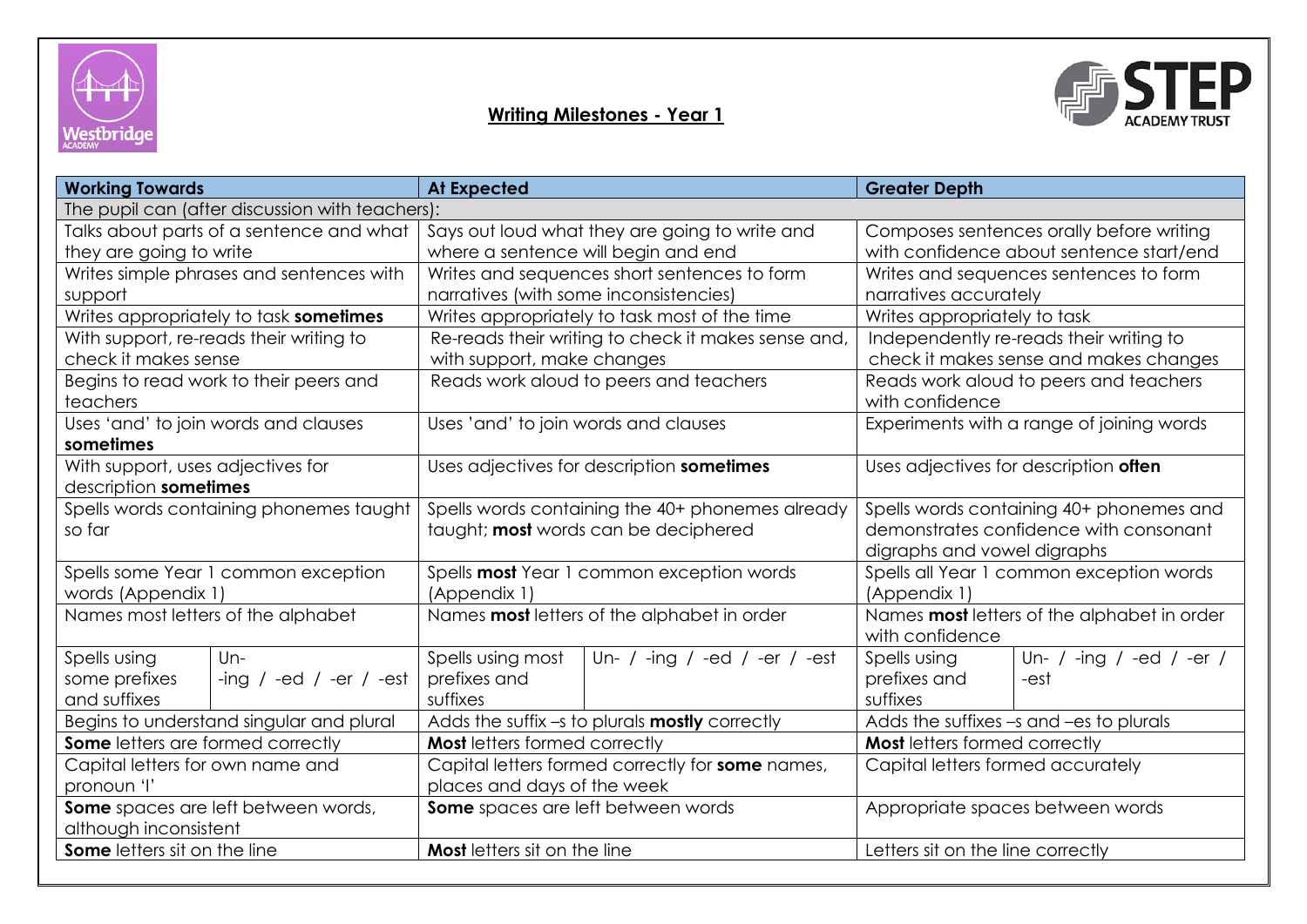



| <b>Working Towards</b>                                                                                                                                                | <b>At Expected</b>                                                                                                                                                         |                                                    | <b>Greater Depth</b>                                                                                                               |  |  |  |  |
|-----------------------------------------------------------------------------------------------------------------------------------------------------------------------|----------------------------------------------------------------------------------------------------------------------------------------------------------------------------|----------------------------------------------------|------------------------------------------------------------------------------------------------------------------------------------|--|--|--|--|
| The pupil can (after discussion with teachers):                                                                                                                       |                                                                                                                                                                            |                                                    |                                                                                                                                    |  |  |  |  |
| Writes sentences that are sequenced to<br>form a short narrative                                                                                                      | Writes simple, coherent narratives about personal<br>experiences and those of others                                                                                       |                                                    | Writes effectively and coherently for<br>different purposes, drawing on their reading<br>to inform the vocabulary and grammar used |  |  |  |  |
|                                                                                                                                                                       | Writes about real events, recording simply and<br>clearly                                                                                                                  |                                                    | Makes simple additions, revisions and proof-<br>reads corrections to their own writing                                             |  |  |  |  |
| Demarcates some sentences with<br>capital letters and full stops                                                                                                      | Demarcates most sentences with capital letters                                                                                                                             | and full stops, using question marks when required | Uses the punctuation taught at Key Stage 1<br>mostly correctly                                                                     |  |  |  |  |
|                                                                                                                                                                       | Uses present and past tenses mostly correctly and<br>consistently                                                                                                          |                                                    |                                                                                                                                    |  |  |  |  |
|                                                                                                                                                                       | Uses co-ordination and<br>some subordination to<br>join clauses                                                                                                            | or / and / but                                     |                                                                                                                                    |  |  |  |  |
|                                                                                                                                                                       |                                                                                                                                                                            | when $/$ if $/$ that $/$<br>because                |                                                                                                                                    |  |  |  |  |
| Segments spoken words into phonemes<br>and represents these by graphemes,<br>spelling some words correctly and<br>making phonetically plausible attempts<br>at others | Segments spoken words into phonemes and<br>represent these by graphemes, spelling many of<br>these words correctly and making phonetically<br>plausible attempts at others |                                                    |                                                                                                                                    |  |  |  |  |
| Spells some common exception words<br>(Appendix 1) correctly                                                                                                          | Spells many common exception words (Appendix<br>1) correctly                                                                                                               |                                                    | Spells most common exception words<br>(Appendix 1) correctly                                                                       |  |  |  |  |
| Forms lower-case letters in the correct<br>directions, starting and finishing a the<br>right place                                                                    | Forms capital letters and digits of the correct size,<br>orientation and relationship to one another and to<br>lower-case letters                                          |                                                    | Adds suffixes to spell<br>-ment $/$ -ness $/$ -ful<br>most words correctly<br>/ $less$ / $-ly$<br>in their writing                 |  |  |  |  |
| Forms lower-case letters of correct size,<br>relative to one another in some of their<br>writing                                                                      |                                                                                                                                                                            |                                                    | Uses the diagonal and horizontal strokes<br>needed to join some letters                                                            |  |  |  |  |
| Uses spacing between words                                                                                                                                            | Uses spacing between words that reflects the size<br>of the letters                                                                                                        |                                                    |                                                                                                                                    |  |  |  |  |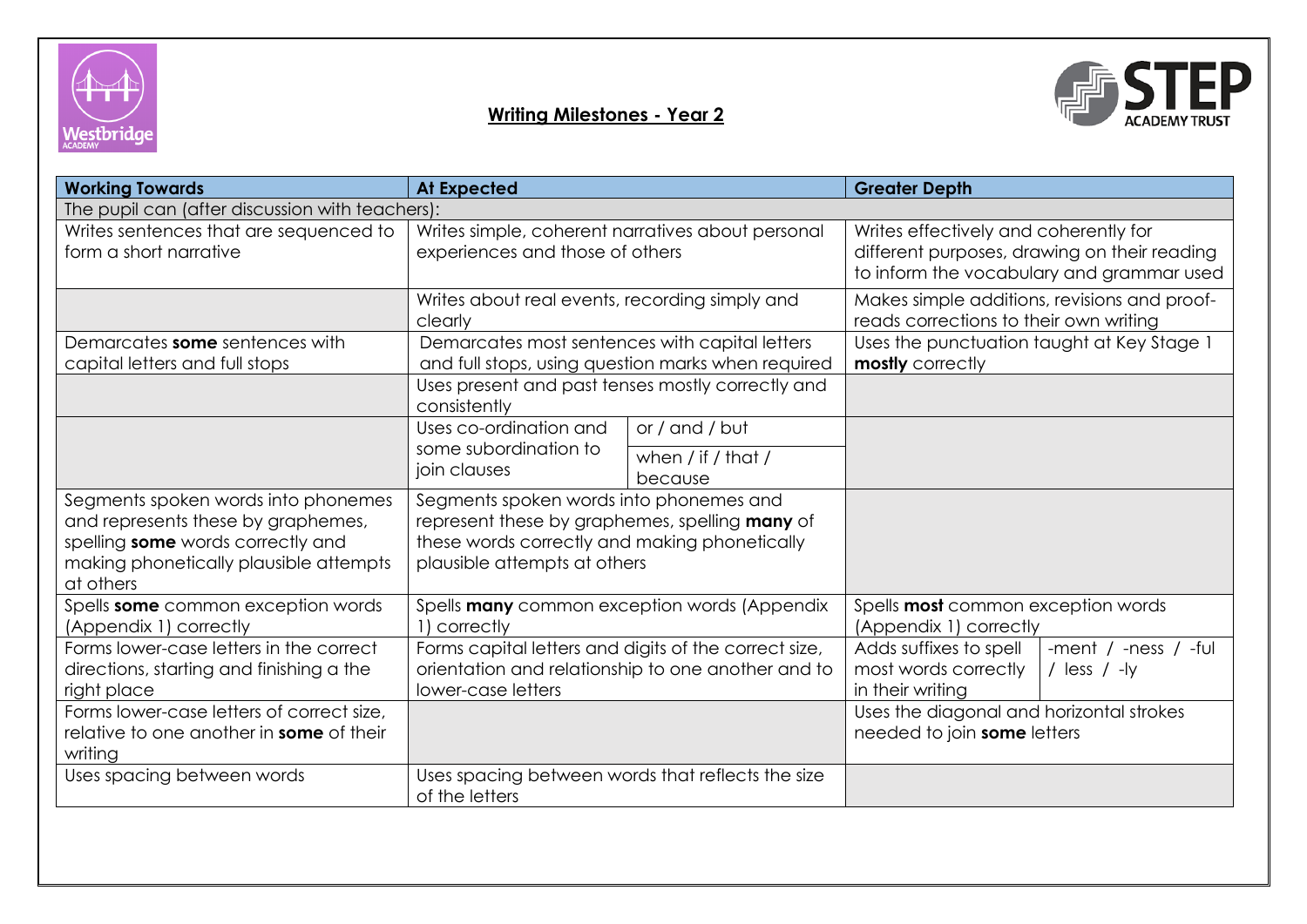



| <b>Working Towards</b><br><b>At Expected</b>                                                        |                                                 |                                                                                     |                                                               | <b>Greater Depth</b>                                                                                         |  |  |
|-----------------------------------------------------------------------------------------------------|-------------------------------------------------|-------------------------------------------------------------------------------------|---------------------------------------------------------------|--------------------------------------------------------------------------------------------------------------|--|--|
| The pupil can (after discussion with teachers):                                                     |                                                 |                                                                                     |                                                               |                                                                                                              |  |  |
| Writes for different purposes in sequence<br>(signalling beginning, middle, end)                    |                                                 | Writes for different purposes, showing some<br>features of genre                    |                                                               | Writes for different purpose and audiences,<br>showing features of genre                                     |  |  |
| Organises information into sections (with<br>support)                                               |                                                 | Organises writing into sections with a theme. Uses<br>sub-headings in non-fiction   |                                                               | Creates chronological, well-formed<br>narrative, written in clear sequence                                   |  |  |
|                                                                                                     |                                                 |                                                                                     |                                                               | Organises sections logically and uses<br>presentational devices, such as sub-<br>headings                    |  |  |
| Attempts to describe character, setting<br>and plot                                                 |                                                 | Describes character, setting and plot.<br>Uses adjectives, adverbs, prepositions    |                                                               |                                                                                                              |  |  |
| Uses present and past tense mostly correctly and consistently                                       |                                                 |                                                                                     |                                                               | Uses present and past tense correctly and<br>consistently. Sometimes uses present<br>perfect.                |  |  |
|                                                                                                     |                                                 | Write a range of<br>sentence types                                                  | Simple, compound,<br>complex, statement,<br>command, question | Write a range of sentence types that are<br>mostly grammatical accurate.                                     |  |  |
| Use co-ordinating and<br>simple subordinating<br>conjunctions                                       | or / and / but<br>when / if / that /<br>because | Uses co-ordination<br>and subordination to<br>join clauses                          | or / and / but<br>when / before / after /<br>while / so       | Expresses time, place and cause using<br>conjunctions. Uses co-ordinating and<br>subordinating conjunctions. |  |  |
| Begins to use determiners 'a' and 'an'                                                              |                                                 | Uses determiners 'a' and 'an' sometimes correctly                                   |                                                               | Uses determiners 'a' and 'an' correctly                                                                      |  |  |
| Demarcates some sentences with capital letters, full stops, question marks and exclamation<br>marks |                                                 |                                                                                     |                                                               |                                                                                                              |  |  |
| Spells all Year 2 common exception<br>words (Appendix1)                                             |                                                 | Uses commas for items in a list. Begins to use<br>inverted commas for direct speech |                                                               | Uses commas in a list. Uses inverted commas<br>for direct speech accurately                                  |  |  |
| Spells some words correctly from Year 3/4<br>list                                                   |                                                 | Spells some words correctly from Year 3/4 list                                      |                                                               | Spells <b>a range</b> of words from Year 3/4<br>correctly                                                    |  |  |
| Letters are consistent in size and capital<br>letters are relative to lower-case.                   |                                                 | Letters are formed correctly and sometimes joined                                   |                                                               | Letters are consistently formed                                                                              |  |  |
| Writing is usually legible and appropriately spaced                                                 |                                                 |                                                                                     |                                                               | Writing is legible                                                                                           |  |  |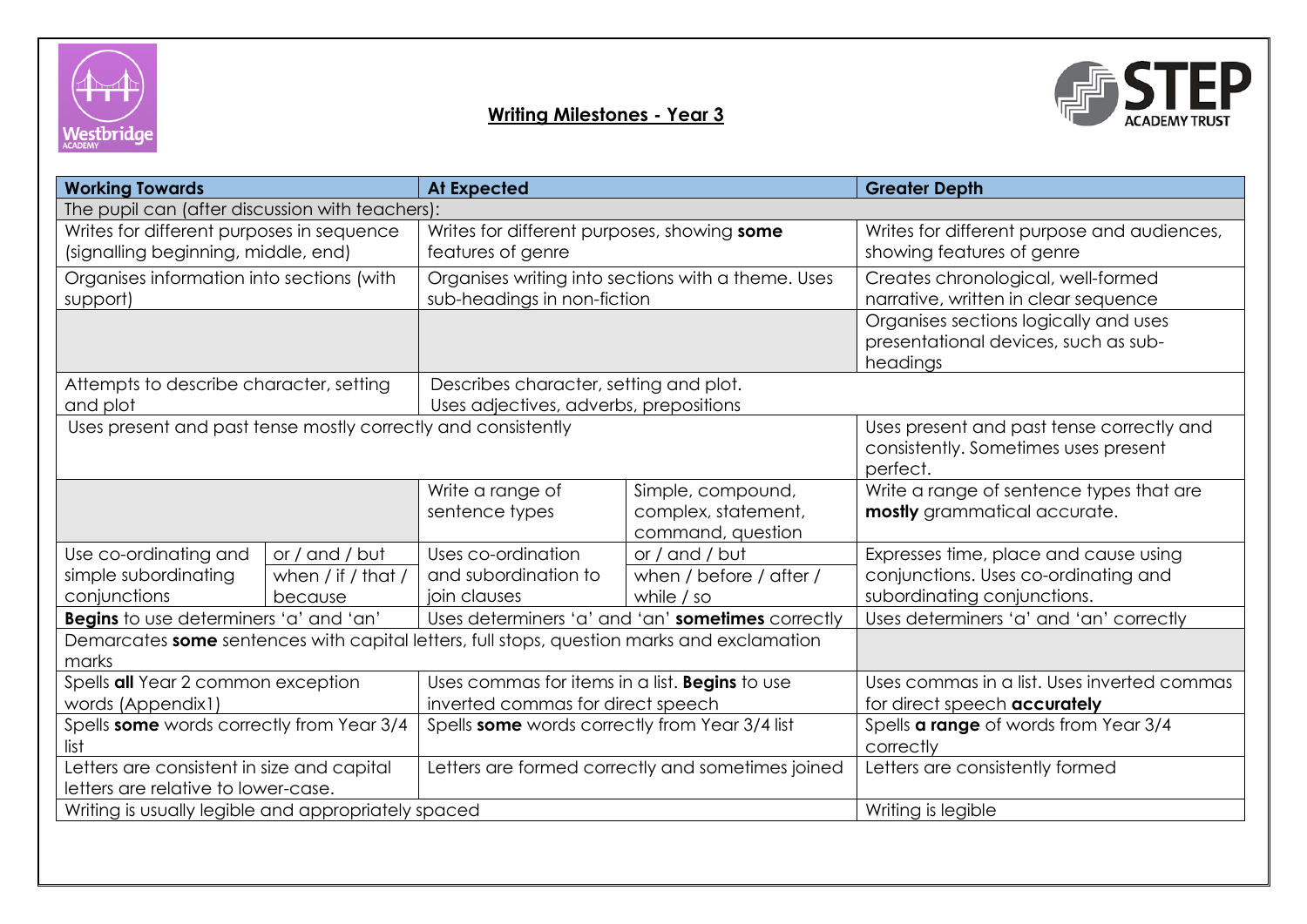



| <b>Working Towards</b>                                                            |                                                                                           | <b>At Expected</b>                                                                        |  |                                                | <b>Greater Depth</b>                       |                               |                              |
|-----------------------------------------------------------------------------------|-------------------------------------------------------------------------------------------|-------------------------------------------------------------------------------------------|--|------------------------------------------------|--------------------------------------------|-------------------------------|------------------------------|
| The pupil can (after discussion with teachers):                                   |                                                                                           |                                                                                           |  |                                                |                                            |                               |                              |
| Able to plan and write for different                                              | Able to plan and write for different purposes and a range of audiences, using appropriate |                                                                                           |  |                                                |                                            |                               |                              |
|                                                                                   | purposes, using some genre features                                                       | genre features                                                                            |  |                                                |                                            |                               |                              |
|                                                                                   | Organises writing into sections and                                                       |                                                                                           |  | Organises writing into sections and paragraphs | Organises writing into meaningful          |                               |                              |
|                                                                                   | paragraphs, using presentational devices                                                  |                                                                                           |  | mostly accurately using presentational devices | paragraphs accurately using effective      |                               |                              |
|                                                                                   | mostly accurately (may lack cohesion)                                                     | sometimes                                                                                 |  |                                                | presentational devices                     |                               |                              |
|                                                                                   | Attempts to use accurate dialogue                                                         | Begins to use dialogue accurately                                                         |  |                                                | Use dialogue which begins to advance the   |                               |                              |
| sometimes                                                                         |                                                                                           |                                                                                           |  |                                                | action                                     |                               |                              |
|                                                                                   | Describe character, setting and plot with                                                 | Describes character,                                                                      |  | Expanded noun phrases                          | Describes                                  |                               | Expanded noun                |
|                                                                                   | some expansion using noun phrases                                                         | setting and plot with                                                                     |  | Prepositional phrases                          | character, setting                         |                               | phrases, Prepositional       |
|                                                                                   |                                                                                           | expansion                                                                                 |  | Adverbial phrases                              | and plot with depth                        |                               | phrases, Adverbial           |
|                                                                                   |                                                                                           |                                                                                           |  |                                                | phrases                                    |                               |                              |
| Writes a range of sentence styles which are<br>mostly grammatically correct       |                                                                                           | Write a range of sentence styles: Simple, complex, compound, coordinating / subordinating |  |                                                |                                            |                               |                              |
|                                                                                   |                                                                                           | conjunctions, range of openers                                                            |  |                                                | Uses fronted adverbials for effect         |                               |                              |
| Uses a range of conjunctions to join<br>clauses. Begins to use adverbials of time |                                                                                           | Uses fronted adverbials correctly                                                         |  |                                                |                                            |                               |                              |
| <b>Uses</b>                                                                       | Capital letters, full stops,                                                              | Uses KS2                                                                                  |  | Capital letters, full stops, question          | Uses KS2<br>Capital letters, full stops,   |                               |                              |
| punctuation                                                                       | question marks and                                                                        | punctuation                                                                               |  | marks, exclamations, commas in a               | punctuation                                | question marks, exclamations, |                              |
| sometimes                                                                         | exclamation marks, commas                                                                 | mostly                                                                                    |  | list, commas for fronted adverbials,           | accurately                                 |                               | commas in a list, commas for |
| accurately                                                                        | in a list, commas for fronted                                                             | accurately<br>inverted commas for direct speech                                           |  |                                                |                                            | fronted adverbials, inverted  |                              |
|                                                                                   | adverbials, inverted                                                                      |                                                                                           |  |                                                |                                            | commas for direct speech      |                              |
|                                                                                   | commas for direct speech                                                                  |                                                                                           |  |                                                |                                            |                               |                              |
| Uses determiners mostly correctly                                                 | Using determiners correctly: a, an, these, those, the                                     |                                                                                           |  |                                                |                                            |                               |                              |
|                                                                                   | <b>Mostly</b> maintains past or present tense                                             | Uses the past or present tense and 1st/3rd person                                         |  |                                                | Uses the past or present tense and the     |                               |                              |
|                                                                                   |                                                                                           | correctly. Begins to use perfect tense.                                                   |  | perfect form accurately as well as 1st/3rd     |                                            |                               |                              |
|                                                                                   |                                                                                           |                                                                                           |  |                                                | person correctly                           |                               |                              |
| <b>Begins</b> to use apostrophe for possession                                    |                                                                                           | Uses apostrophes to mark singular and plural                                              |  |                                                | Uses apostrophes for possession accurately |                               |                              |
|                                                                                   |                                                                                           | possession (girl's name/the girls' names)                                                 |  |                                                | (including irregular plurals)              |                               |                              |
| Spells some words from Year 3/4 correctly                                         |                                                                                           | Spells most words from Year 3/4 correctly                                                 |  |                                                | Spells all words from year 3/4 correctly   |                               |                              |
| Writing is increasingly legible and                                               |                                                                                           | Writing is legible and <b>sometimes</b> joined                                            |  | Writing is legible and joined                  |                                            |                               |                              |
| sometimes joined                                                                  |                                                                                           |                                                                                           |  |                                                |                                            |                               |                              |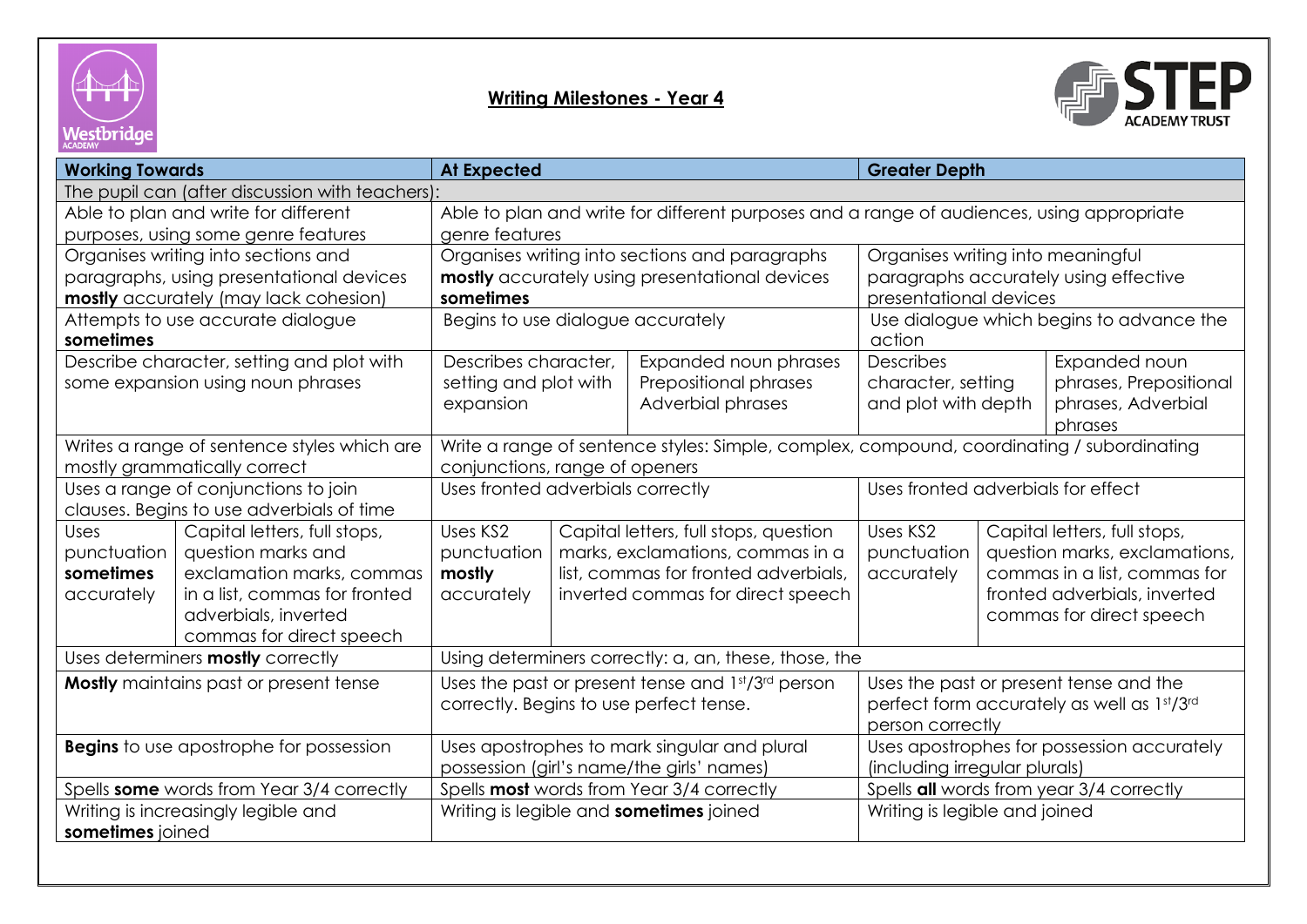



| <b>Working Towards</b>                                                                                                   |                                                                                                           | <b>At Expected</b>                                                                                                                                       |                                                                                                                                                                                                             | <b>Greater Depth</b>                                                                                             |                                                                                                                                                                                         |  |
|--------------------------------------------------------------------------------------------------------------------------|-----------------------------------------------------------------------------------------------------------|----------------------------------------------------------------------------------------------------------------------------------------------------------|-------------------------------------------------------------------------------------------------------------------------------------------------------------------------------------------------------------|------------------------------------------------------------------------------------------------------------------|-----------------------------------------------------------------------------------------------------------------------------------------------------------------------------------------|--|
| The pupil can (after discussion with teachers):                                                                          |                                                                                                           |                                                                                                                                                          |                                                                                                                                                                                                             |                                                                                                                  |                                                                                                                                                                                         |  |
| Plans and writes for a range of purposes,<br>with some correct genre features                                            |                                                                                                           | Plans and writes for a range of purposes and<br>audiences, employing genre features for effect                                                           |                                                                                                                                                                                                             | Plans and writes a range of genres for<br>different audiences, selecting genre<br>features for style and effect  |                                                                                                                                                                                         |  |
| Organises writing into paragraphs and uses<br>some organisational devices<br>Describes characters, setting and plot with |                                                                                                           | Organises writing into cohesive paragraphs that<br>link and uses organisational devices<br>Describes characters, setting and plot with some<br>precision |                                                                                                                                                                                                             | Confidently uses organisational devices for<br>effect<br>Describe characters, setting and plot with<br>precision |                                                                                                                                                                                         |  |
| expansion                                                                                                                |                                                                                                           | Uses devices<br>for cohesion                                                                                                                             | Conjunctions, adverbials of time<br>and place, pronouns, synonyms.<br>Indicates degrees of possibility<br>using adverbs and modal verbs                                                                     | Selects<br>grammatical<br>features for<br>cohesion and                                                           | Conjunctions, adverbials of<br>time and place, pronouns,<br>synonyms, modal verbs,<br>adverbs, dialogue (to                                                                             |  |
| Write a<br>range of<br>sentence<br>styles                                                                                | Simple, complex,<br>compound, coordinating /<br>subordinating conjunctions,<br>range of openers, dialogue | Write a<br>range of<br>sentence<br>styles                                                                                                                | Simple, compound (using<br>coordinating conjunctions,<br>complex (using subordinating<br>conjunctions), relative clauses<br>(using relative pronouns),<br>dialogue (to advance action),<br>range of openers | effect on the<br>reader                                                                                          | advance action), the<br>subjunctive form, perfect<br>form of verbs, expanded<br>noun phrases, relative<br>clauses, multi-clause<br>sentences, passive voice                             |  |
| Begins to sustain correct tense throughout                                                                               |                                                                                                           | Uses the correct verb tense in and across<br>paragraphs mostly consistently                                                                              |                                                                                                                                                                                                             | Uses the correct verb tense in and across<br>paragraphs consistently                                             |                                                                                                                                                                                         |  |
|                                                                                                                          |                                                                                                           | Demarcates sentences accurately: Capital letters, full stops, question marks, exclamation marks, commas for lists and for fronted adverbials             |                                                                                                                                                                                                             |                                                                                                                  |                                                                                                                                                                                         |  |
| Attempts to<br>use KS2<br>punctuation,<br>sometimes<br>accurately                                                        | Commas to indicate<br>clause, inverted commas,<br>brackets, apostrophes for<br>contractions               | KS <sub>2</sub><br>punctuation<br>used<br>accurately<br>on many<br>occasions                                                                             | Commas to indicate clause,<br>inverted commas, parenthesis<br>with brackets, commas, dashes,<br>apostrophe for contractions                                                                                 | KS <sub>2</sub><br>punctuation<br>used<br>accurately<br>on many<br>occasions                                     | Commas to indicate clause,<br>commas to clarify meaning,<br>inverted commas,<br>parenthesis with brackets,<br>commas, dashes,<br>apostrophe for contractions,<br>semi-colons and colons |  |
| and some from Year 5/6                                                                                                   | Spells most words from Year 3/4 correctly                                                                 | Spells majority of words from Year 3/4 correctly<br>and some from Year 5/6                                                                               |                                                                                                                                                                                                             | Spells all words from Year 3/4 correctly and<br>many from Year 5/6                                               |                                                                                                                                                                                         |  |
| Writing is increasingly legible and<br>sometimes joined                                                                  |                                                                                                           | Writing is legible and <b>mostly</b> joined                                                                                                              |                                                                                                                                                                                                             | Writing is legible and joined, quality is<br>maintained at speed                                                 |                                                                                                                                                                                         |  |